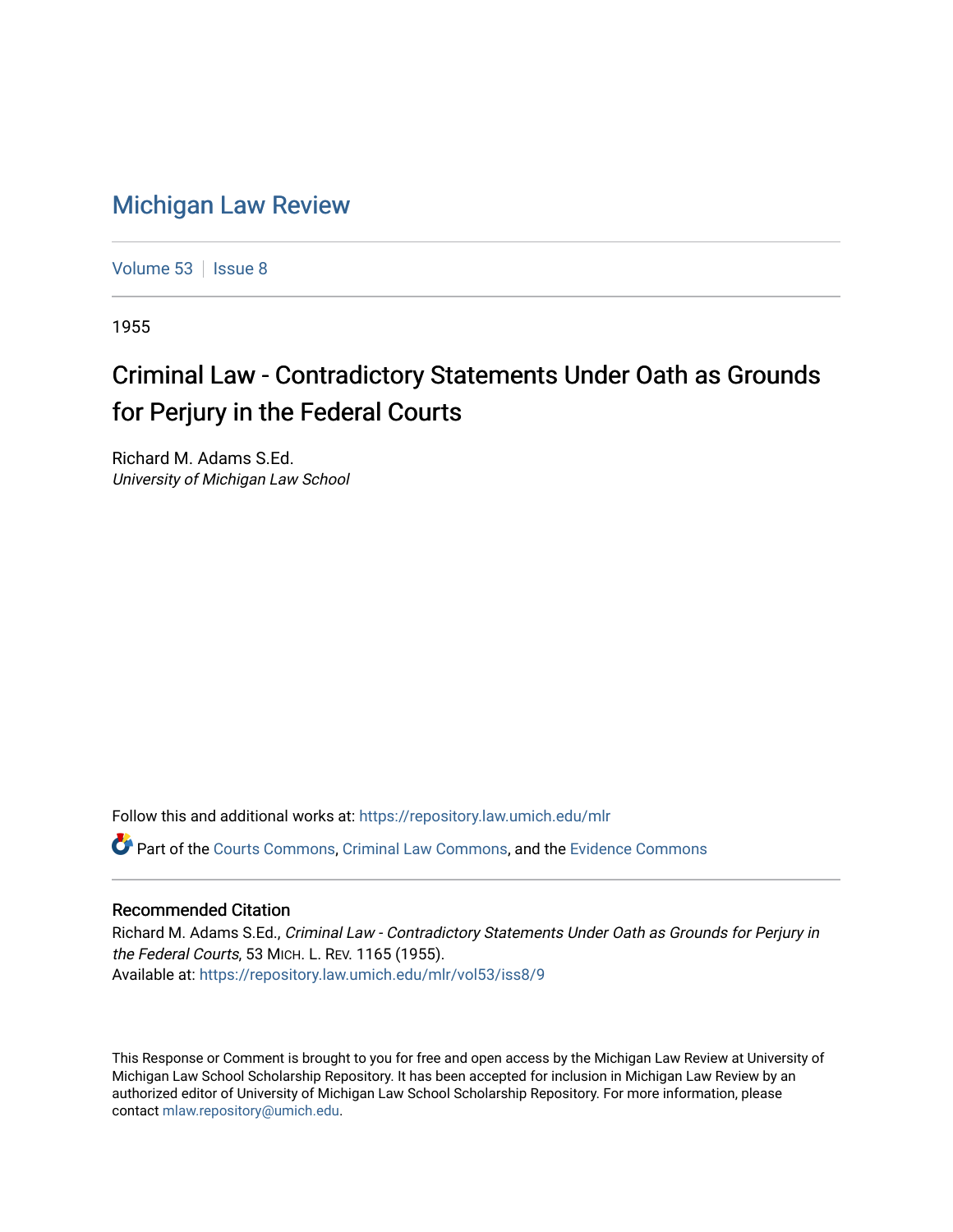CRIMINAL LAw-CoNTRADICTORY STATEMENTS UNDER OATH AS GROUNDS FOR PERJURY IN THE FEDERAL COURTS-Perjury has frequently been described as one of the more difficult convictions to obtain,1 and the truth of this saying is no better illustrated than in the case of Harvey Matusow. During the two years in which ex-Communist Matusow served as a professional government witness, he accused 180 or more persons as being members of the Communist Party or Communist sympathizers.2 This same witness has now described himself as a "habitual and perpetual liar" and has publicly admitted that all of his previous testimony was false.<sup>3</sup> On the strength of this recantation, motions were filed for a new trial in two cases<sup>4</sup> where Matusow's testimony had played a key role in gaining a conviction for the government. In both instances, Matusow furnished sworn affidavits and took the witness stand to assert under oath that his former sworn testimony was a mere fabrication. In the *Jencks* case the motion was dismissed and Matusow was sentenced to three years

1 7 V.AND. L. RBv. 272 (1954); McClintock, "What Happens To Perjurers," 24 MINN. L. RBv. 727 (1940); Hibschman, "'You Do Solemnly Swear!' Or that Perjury Problem," 24 J. Crim. L. AND Crim. 901 (1934).

<sup>2</sup>Matusow allegedly left the party in January 1951. From 1952 through 1954 he served as a government witness in several federal prosecutions involving Communism and appeared before numerous government agencies, including both the House Un-American Activities Committee and the Senate Permanent Subcommittee on Investigations. The reported tabulations on the number of people that he accused during this period as being in association with Communism has run from 180 [N.Y. TIMEs, city ed., Feb. 4, 1955, p. 8] to 280 [N.Y. TIMES, March 20, 1955, §4, p. 2].

3 Matusow so described himself before the Senate Permanent Subcommittee on Investigations on Feb. 21, 1955. N.Y. TIMEs, Feb. 22, 1955, p. 8.

4 In 1952, Matusow testified as a key government witness in the trial of 13 secondstring Communist leaders who were convicted of violating the Smith Act. United States v. Elizabeth Gurley Flynn, (2d Cir. 1954) 216 F. (2d) 354. In 1953, he also served as a witness in the trial of Clinton E. Jencks, International Representative of the International Union of Mine, Mill and Smelter Workers, who was convicted of willfully filing a false non-Communist affidavit with the National Labor Relations Board in violation of the Taft-Hartley Act. United States v. Jencks, (D.C. Tex. 1954) Crim. No. 54013.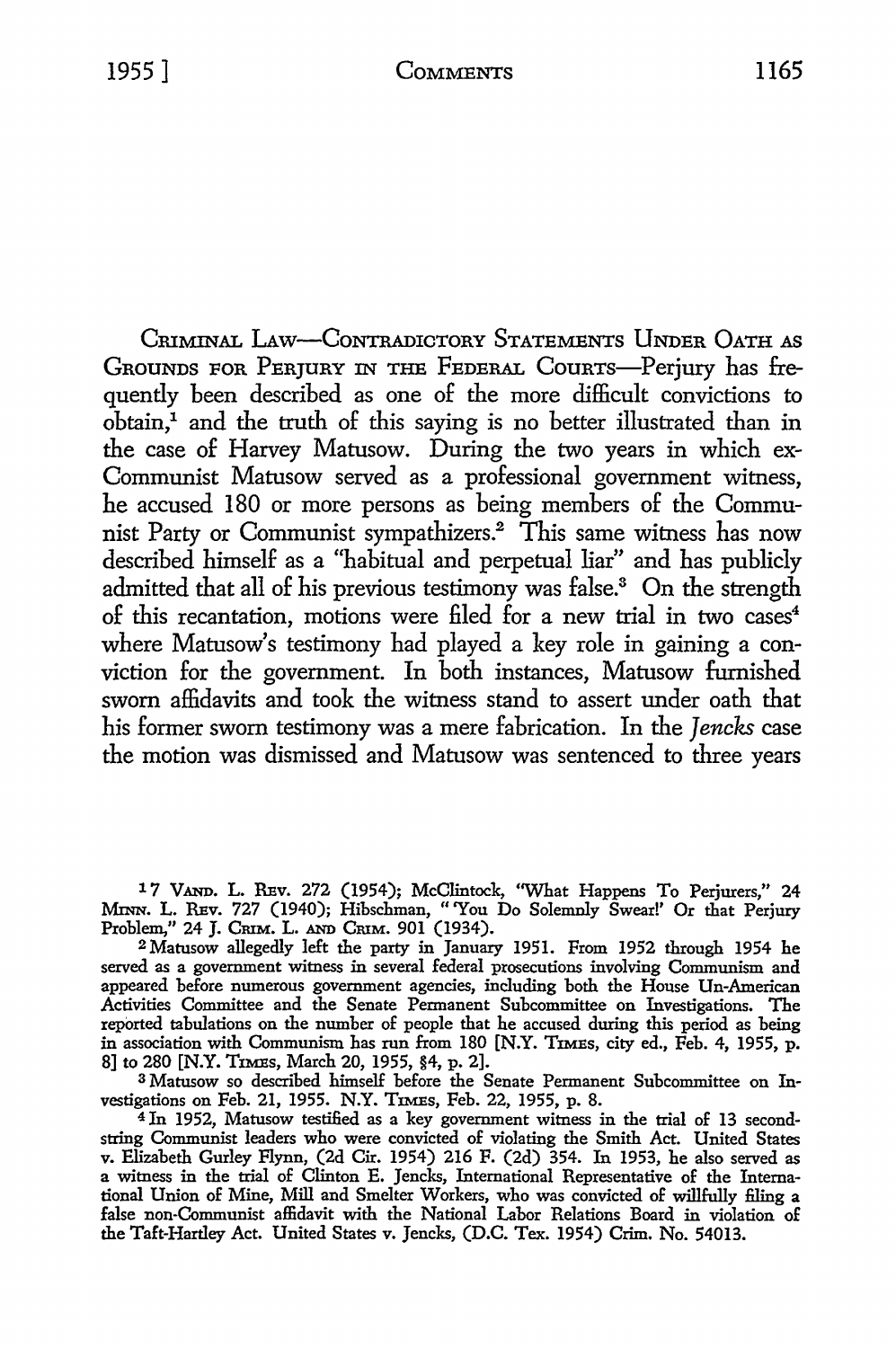imprisonment for contempt of court.<sup>5</sup> The other motion has yet to be decided. On the surface this would seem to be an open and shut case of perjury, but the fact that to this date no indictment has been made points up one of the strangest paradoxes of the criminal law.<sup>6</sup>

Under both the common law<sup>7</sup> and the Federal Code,<sup>8</sup> Matusow has satisfied all the substantive elements of perjury. By his own admission, his lying was willful. The sworn affidavits or testimony on the witness stand at the Jencks and Flynn trials and the contrary testimony in the hearings for new trials, not to mention his numerous appearances before congressional investigating committees, are statements under oath before authorized tribunals. Though some courts may allow the witness to purge himself of the crime by recantation, $9$  the perjury is generally deemed complete unless the correction is made immediately and as part of the same examination.10 Nor could Matusow obtain any protection from the "self-incrimination" clause of the Fifth

<sup>5</sup>In sentencing Matusow for contempt, the court concluded that the recantation had been concocted merely as a scheme to publicize his book, note 53 infra.

1 6 A similar case has recently developed in hearings for a license renewal of a Pennsylvania radio station before the Federal Communications Commission. Two government witnesses, who had accused the owner of the station of Communist affiliation during the hearings in September 1954 later recanted and charged that they had been "brainwashed" and coerced into giving false testimony by the government lawyers. On March 7, 1955, a nine-count indictment for perjury was brought against one of the witnesses, Mrs. Marie Natvig, charging that her recantation was false. The other witness, like Matusow who was also a government witness in this same hearing, has not yet been indicted. N.Y. TIMES, city ed., March 8, 1955, p.12.

<sup>7</sup>Wharton gives the common law definition of perjury as "the wilful assertion as to a matter of fact, opinion, belief, or knowledge, made by a witness in a judicial proceeding as part of his evidence, either upon oath or in any form allowed by law to be substituted for an oath, whether such evidence is given in open court, or in affidavit, or otherwise, such assertion being known to such witness to be false, and being intended by him to mislead the court, jury, or person holding the proceeding." 2 WHARTON, CRIMINAL LAw, 12th ed., §1510, p. 1780 (1932).

<sup>8</sup>"Whoever, having taken an oath before a competent tribunal, officer, or person, in any case in which a law of the United States authorizes an oath to be administered, that he will testify, declare, depose, or certify truly, or that any written testimony, declaration, deposition, or certificate by him subscribed, is true, willfully and contrary to such oath states or subscribes any material matter which he does not believe to be true, is guilty of perjury...." 18 U.S.C. (1952) §1621.

9Bijur v. Bendix, (D.C. Cir. 1923) 285 F. 974; People v. Gillette, 111 N.Y.S. 133 (1908); Brannen v. State, 94 Fla. 656, 114 S. 429 (1927). *Contra,* United States v. Norris, 300 U.S. 564, 57 S. Ct. 535 (1937), where testimony before a congressional committee was corrected the following day.

<sup>10</sup> For general discussion of this problem and collection of cases, see 23 VA. L. REv. 947 (1937); 8 INTRA. L. REV. (N.Y.U.) 193 (1953).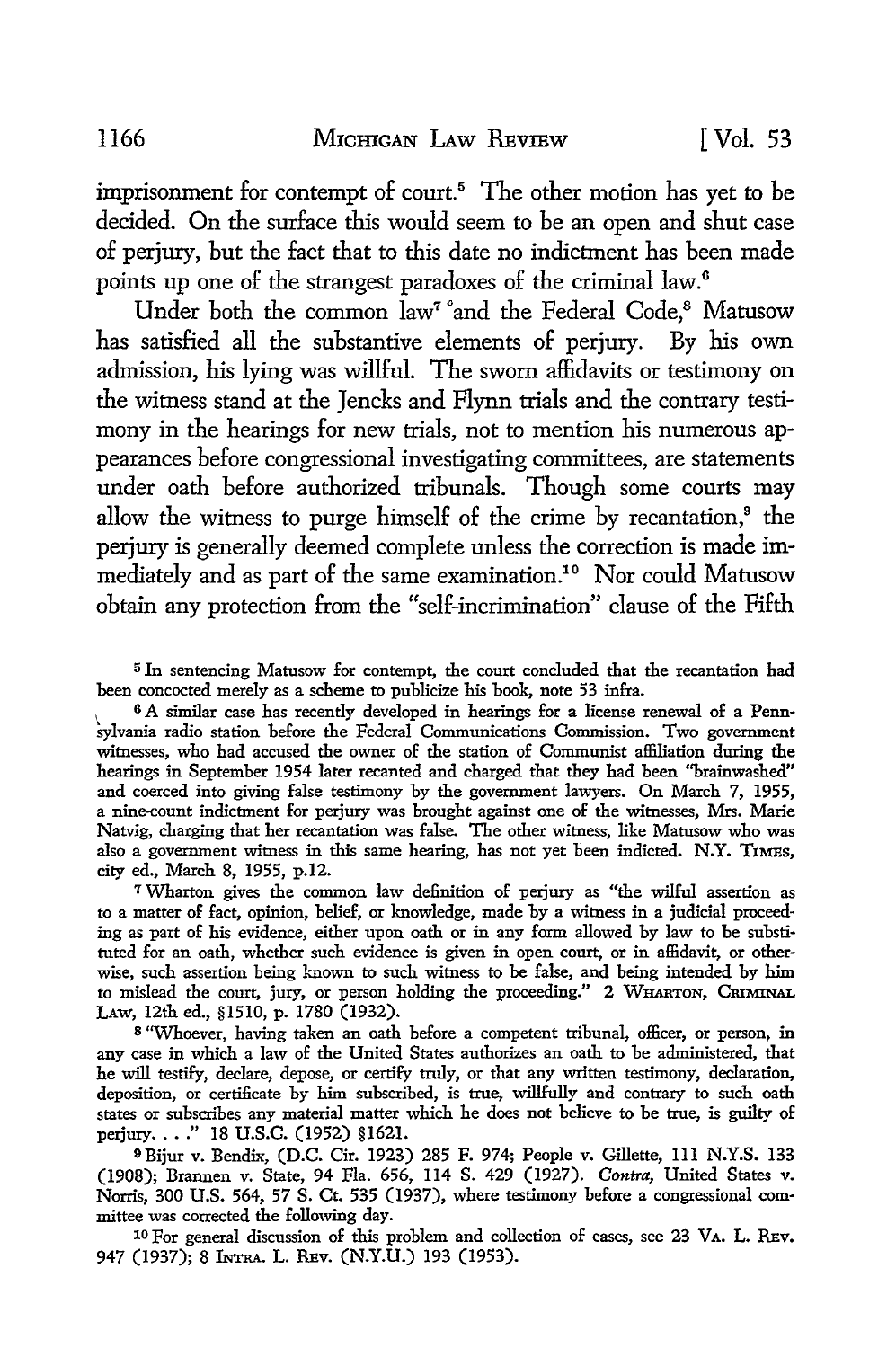Amendment.<sup>11</sup> Yet even with all the substantive elements present, the Justice Department might still have trouble in gaining a conviction because of the technicalities in drawing the indictment and the requirements of proof under present federal law. These procedural difficulties and the policies behind them will be examined herein, and the relation of perjury to contempt will be noted. Finally, corrective legislation which has recently been proposed by the attorney general will be considered.

### I. *The Indictment*

The first problem that the prosecution must face is drawing the indictment. Assuming that there have been two contradictory statements under oath and nothing more, it is almost impossible for the prosecution to form an indictment that will withstand objection under present federal law. Of the several possible alternatives, each has its pitfalls. First, both acts of swearing, though they occurred at different times, might conceivably be joined in a single count. But disjunctive charges-such as either the defendant lied on the first occasion or the second-are clearly objectionable.12 On the other hand, if the acts are not pleaded disjunctively, the count could be stricken either for repugnancy<sup>13</sup> or duplicity<sup>14</sup> in including two separate offenses. A second possibility would be to join the two acts in two separate counts without stating which assertions were false.

It was recognized early in the federal courts that where the same person or persons are charged, several offenses could be joined in separate counts even though the offenses were committed at different

13 If both statements were asserted as false, there would be an obvious contradiction in a material allegation of the indictment, the very essence of repugnancy. Sunderland v. United States, (8th Cir. 1927) 19 F. (2d) 202.

<sup>11</sup> Immunity which must be accorded to a witness compelled to give evidence against himself relates only to past offenses, and therefore does not exempt the witness from prosecution for perjury committed when so testifying. Glickstein v. United States, 222 U.S. 139, 32 S.Ct. 71 (1911).

<sup>12</sup>The alternative may be used in civil cases [Rule 8(e)2, Fed. Rules Civ. Proc., 28 U.S.C. (1952)] but not in criminal practice. United States v. Buckner, (2d Cir. 1941) 118 F. (2d) 468.

<sup>14</sup> Duplicity is the joinder of two or more distinct offenses in one count. Bratton v. United States, (10th Cir. 1934) 73 F. (2d) 795. The test in determining whether more than one offense is charged is: does each proposed offense require proof of some fact which the others do not? Dimenza v. Johnston, (9th Cir. 1942) 130 F. (2d) 465, reh. den. 131 F. (2d) 47 (1942). Defendant could logically argne that to convict on either of the two statements requires facts, such as time, oath, tribunal, which are different from the other and therefore separate offenses are charged.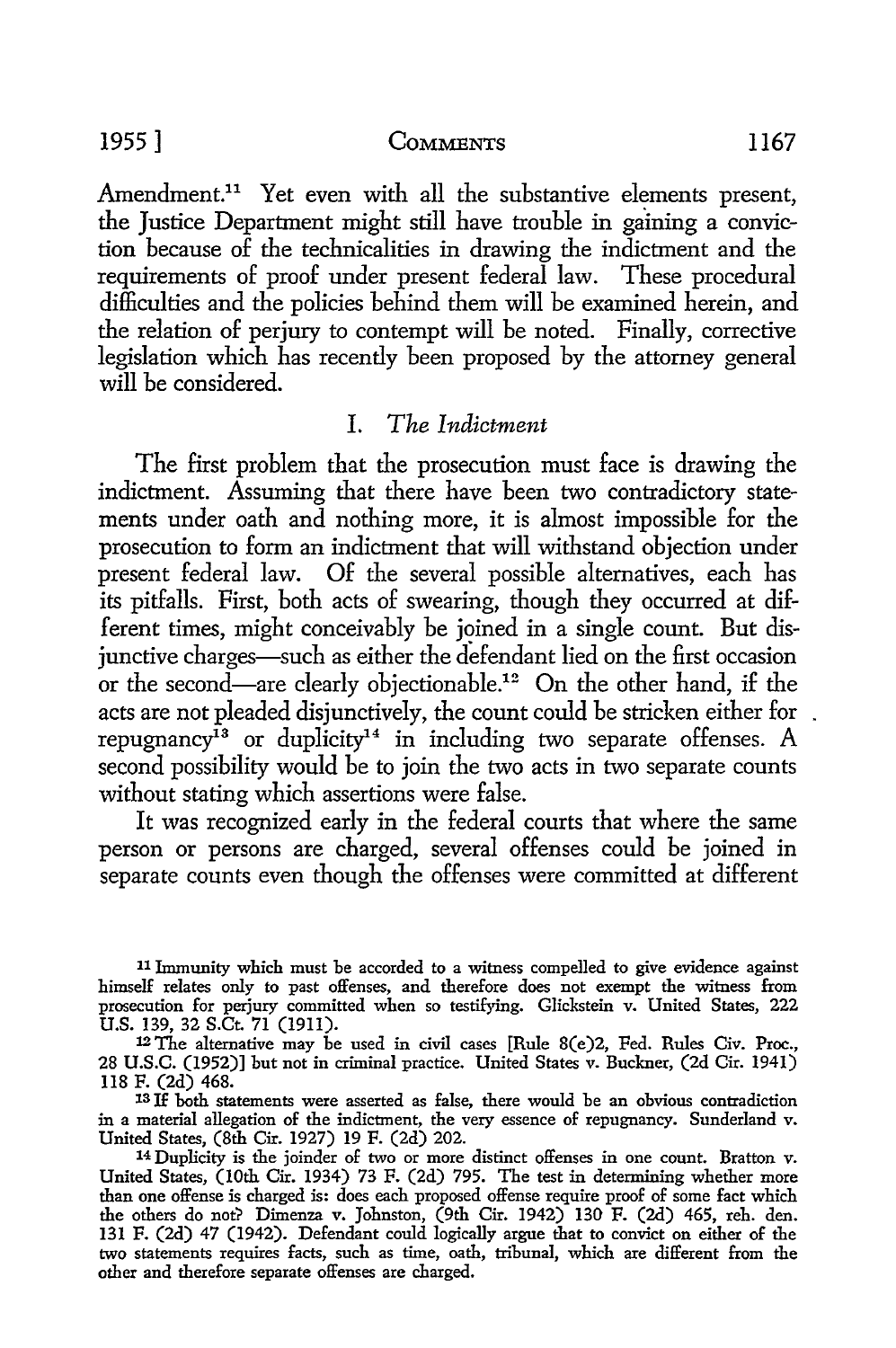times.15 This would also seem to follow under the Court Rules of 1946.<sup>16</sup> But it has been determined both before<sup>17</sup> and after<sup>18</sup> the new court rules went into effect that each count is regarded as if it were a separate indictment and must be sufficient in itself. It must stand or fall upon its own allegations without reference to other counts not expressly incorporated therein. This, of course, is fatal in the case of contradictory statements, for neither statement will stand alone as a charge of perjury unless the prosecution can say that it was in that instance that the witness violated his oath. The obvious way around these difficulties is for the prosecution to name in the indictment the occasion when the accused has lied and use the other contradictory statement simply as evidence. This would appear particularly easy in a situation such as Matusow's where the accused has expressly admitted that he lied in his first testimony. This solution, however, has been tried on numerous occasions and raises a serious problem of evidence.

## II. *The Problem of Evidence*

Perjury is one of the few crimes that require more than mere proof beyond a reasonable doubt. A certain quantitative standard must also be met. The rule generally stated is: direct testimony by two independent witnesses, or one witness and corroborating circumstances, are necessary to sustain a conviction.<sup>19</sup> Wigmore points out that this requirement is based both on historical and policy considerations.<sup>20</sup> Until the middle of the 17th century, the crime of perjury was dealt with almost exclusively by the Court of Star Chamber, which followed the ecclesiastical or numerical system of proof. This meant that facts were determined by counting the number of oaths in support or against the fact in question rather than by the quality or persuasiveness of the testimony. The idea of a quantitative basis of proof therefore already had a strong tradition when the jurisdiction of the Court of Star Chamber was transferred to the common law courts. This tradi-

lBWalker v. United States, (9th Cir. 1949) 176 F. (2d) 796.

19 State v. Heed, 57 Mo. 252 (1874); Williams v. Commonwealth, 91 Pa. St. 493 (1879); United States v. Wood, 14 Pet. (39 U.S.) 430 (1840).

20 7 WIGMORE, EvmBNcB, 3d ed., §2040, p. 273 (1940).

<sup>15</sup> United States v. Wentworth & O'Neil, (C.C. N.H. 1882) 11 F. 52; United States v. Nye, (C.C. Ohio 1880) 4 F. 888. 16 "Two or more offenses may be charged in the same indictment or information in

a separate count for each offense if the offenses charged, whether felonies or misdemeanors or both, are of the same or similar character or are based on the same act or transaction. . . ." Rule 8(a), Fed. Rules Crim. Proc., 18 U.S.C. (1952) §3771.

<sup>17</sup> McClintock v. United States, (10th Cir. 1932) 60 F. (2d) 839; Hood v. United States, (10th Cir. 1930) 43 F. (2d) 353.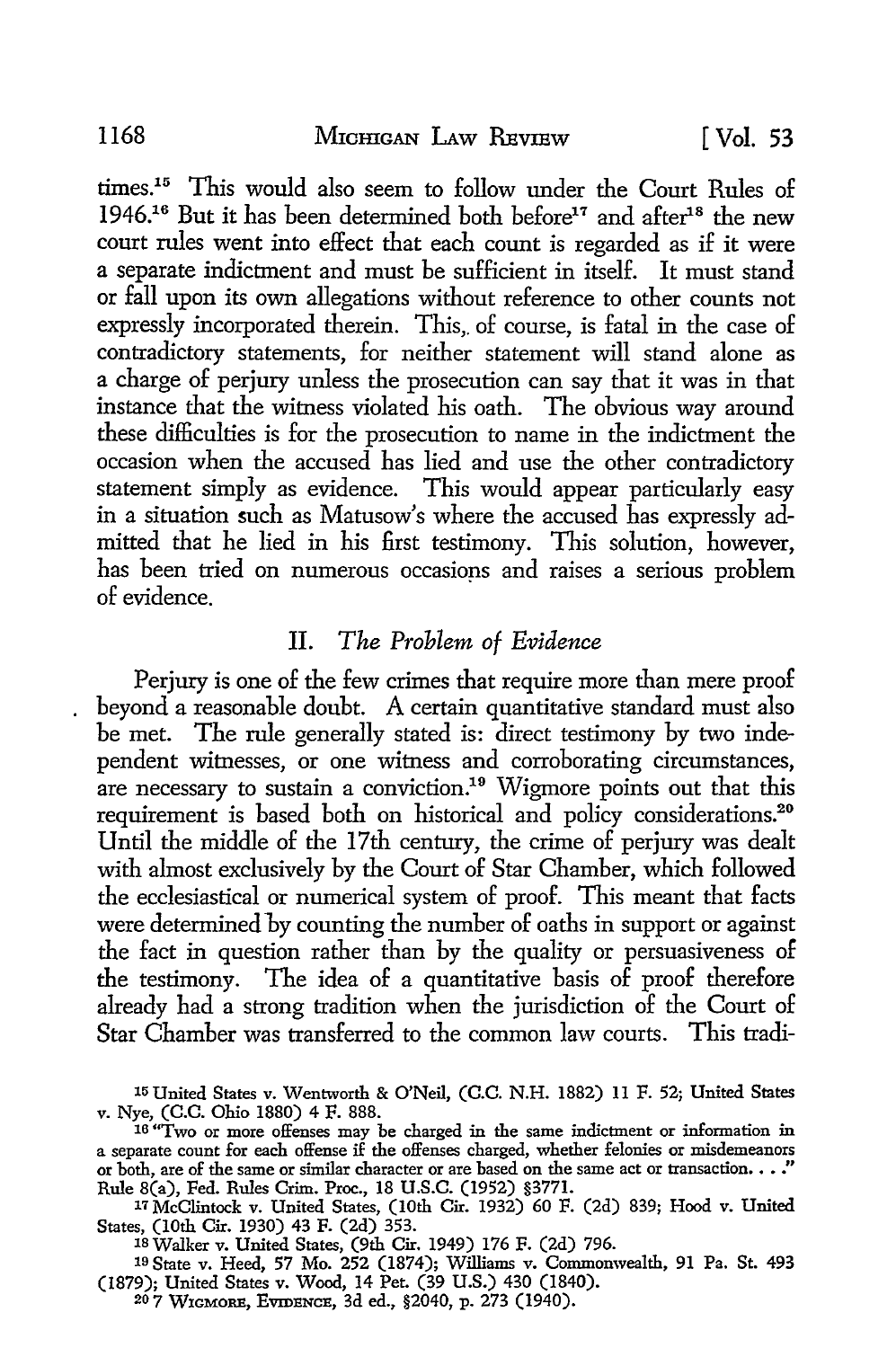tion was further supported by the fact that when the common law courts first took jurisdiction over the crime of perjury, it was the rule in all other criminal cases that the accused could not testify. Thus on a quantitative basis, one witness for the prosecution was in a sense something as against nothing. But in the case of perjury the defendant's oath was in effect always in evidence, and if only one witness was offered against him, the result was simply oath against oath. Hence the general rule of the early common law was that direct testimony by two witnesses, instead of the usual one, was necessary *to* convict for perjury. When (1) the accused was everywhere permitted to take the stand in his own defense, and (2) the value of an oath per se lost its significance, these reasons for making perjury an exception *to*  the normal rules of evidence became indefensible. However, other policy considerations were found so that at least one witness and corroborative circumstances are still generally required. Some felt that because of the enormity of the crime, and its so-called unnatural and heinous character, perjury, like treason, should demand safeguards in addition to the usual standard of proof.<sup>21</sup> Others justified this exception on the grounds that a less stringent standard would increase the likelihood of false accusations of perjury by defeated litigants seeking revenge, and this way witnesses would be discouraged from taking the stand.22 Because these historical and policy considerations have lost a great deal of force through the years, $2^3$  some states have permitted circumstantial evidence alone to convict.<sup>24</sup> A few jurisdictions have even abandoned the quantitative theory of evidence altogether.25 Yet it is still generally accepted doctrine in the majority

21 State v. Courtright, 66 Ohio St. 35, 63 N.E. 590 (1902).

<sup>22</sup> Weiler v. United States, 323 U.S. 606, 65 S.Ct. 548 (1945); BEsT, EVIDENCE, 3d Am. ed., §606, p. 558 (1908).

<sup>23</sup> "We find ourselves unable to approve the doctrine that perjury is a more heinous crime than murder, or that one charged with perjury should have greater immunity than one charged with murder." State v. Storey, 148 Minn. 398 at 403, 182 N.W. 613 (1921).

24 For collection of cases see 15 A.L.R. 634 (1921); 27 A.L.R. 857 (1923), 42 A.L.R. 1063 (1926). Many of the cases cited in these annotations can be read so as to allow circumstantial evidence only in exceptional situations, such as where the only party who could give direct testimony was deceased, Marvel v. State, 3 Harr. (33 Del.) 110, 131 A. 317 (1925), where the false oath involves a state of mind or belief which is incapable of direct and positive proof by a living witness other than the accused himself, People v. Doody, 172 N.Y. 165, 64 N.E. 807 (1902), or where the accused is supported only by a presumption of innocence, State v. Cerfoglio, 46 Nev. 332, 213 P. 102 (1923). Nonetheless, these cases represent a strong minority trend away from the standard rule of two witnesses or one witness and corroborating circumstances.

25 Ariz. Code Ann. (Supp. 1954) §43-420l(c); State v. Storey, 148 Minn. 398, 182 N.W. 613 (1921).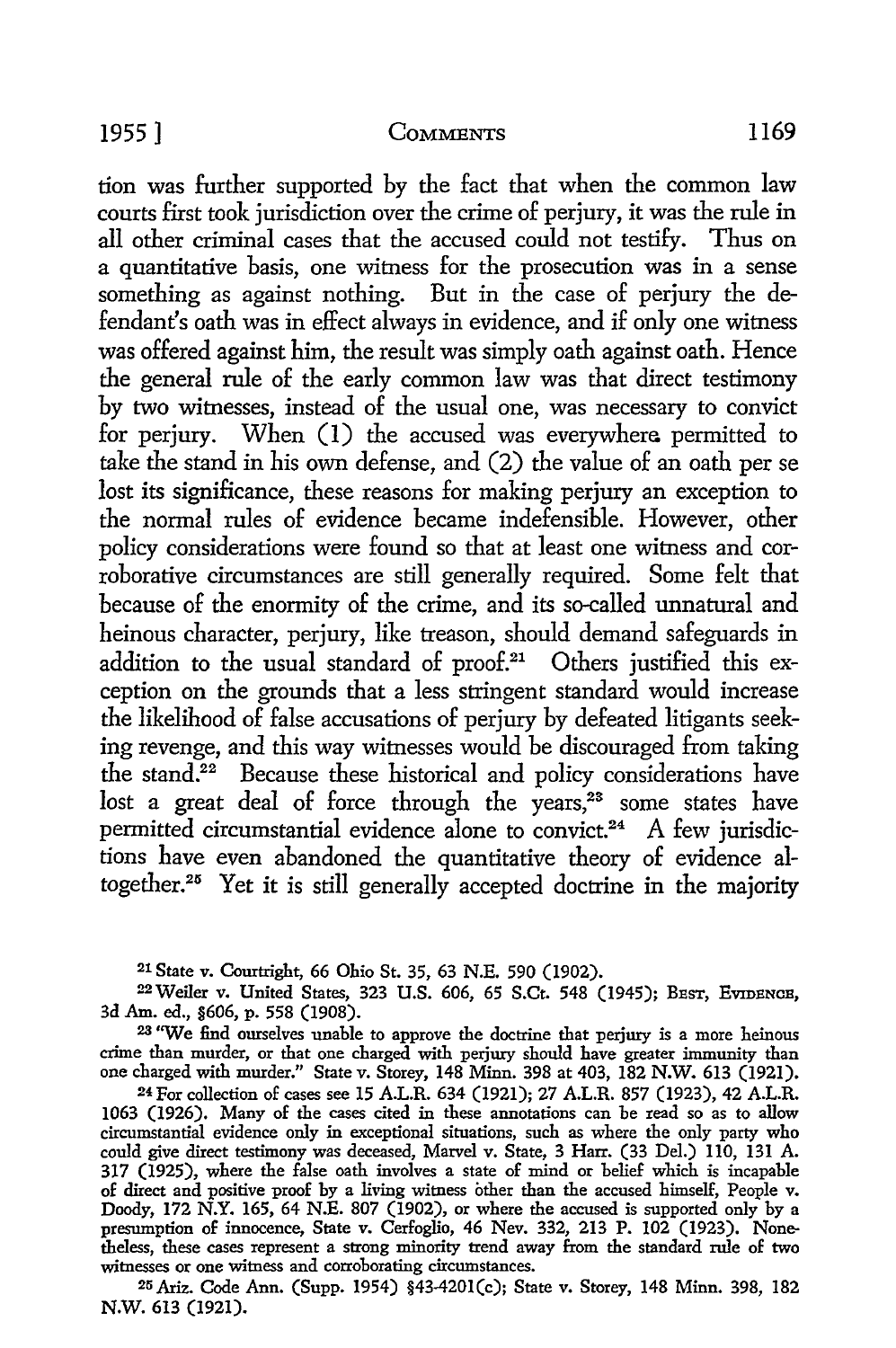of American jurisdictions that direct testimony by two witnesses or by one witness plus corroborating circumstances are necessary to sustain a conviction for perjury.

Applying this general rule to the situation of contradictory oaths, or where the accused has directly contradicted sworn testimony by documentary evidence of his own making,<sup>26</sup> such as business records,<sup>27</sup> the accused is in a sense a witness against himself; hence, another witness or corroborative circumstances are all that are required. In speaking of an "oath against an oath" in this instance, it is merely the accused's oath that is ip question. There is no occasion for concern over the need for protection against the unsupported oath of another or the possible vengeance of a defeated litigant. Yet the courts have continued almost universally to require corroborating circumstances on the ground that it is impossible to tell when the witness is telling the truth and when he is lying.<sup>28</sup> Even when he swears under oath that his previous testimony was perjurious, as in the Matusow case, he could just as well be lying under the second oath as under the first, and additional corroborating circumstances are still necessary to prove which one is false.29 Only when the accused takes the stand in his own defense and admits that he violated his oath on the particular occasion charged is the rule dispensed with.<sup>30</sup> Under this principle the coincidence that any number of people may have heard Matusow testify at the original *Jencks* or *Flynn* trials is immaterial because the corroboration must go to the falsity of the testimony.<sup>31</sup> It must be evidence aliunde defendant's testimony showing in which instance he lied.<sup>32</sup> As to what form the corroborating circumstances may take, it is almost impossible

2s United States v. Wood, 14 Pet. (39 **U.S.)** 430 (1840).

27 United States v. Mayer, (D.C. Ore. 1865) 26 Fed. Cas. 1225, No. 15,753; Jacobs v. United States, (6th Cir. 1929) 31 F. (2d) 568.

28 People v. McClintic, 193 Mich. 589, 160 N.W. 461 (1916); Blakemore v. State, 39 Okla. Cr. 355, 265 P. 152 (1928); Paytes v. State, 137 Tenn. 129, 191 S.W. 975 (1917); Billingsley v. State, 49 Tex. Cr. 620, 95 S.W. 520 (1906).

29 An early New York case, People v. Burden, 9 Barb. (N.Y.) 467 (1850), hela that an express admission, under oath, of corruptly falsifying previous testimony was sufficient in itself to indicate that perjury had been committed on the first occasion. This line of reasoning was also followed in Behrle v. United States, (D.C. Cir. 1938) 100 F. (2d) 714. But the majority position is clearly the other way. 25 A.L.R. 416 (1923). For criticism of the Burden case, see Schwartz v. Commonwealth, 68 Va. 1025 (1876); State v. Burns, 120 S.C. 523, 113 S.E. 351 (1922); McWhorter v. United States, (5th Cir. 1952) 193 F. (2d) 982.

30 If the accused takes the stand in his own defense, an admission of perjury on the occasion charged in the indictment is deemed tantamount' to a plea of guilty. United States v. Buckner, (2d Cir. 1941) 118 F. (2d) 468.

31 7 WIGMORB, EVIDENCE, 3d ed., §2042, p. 280 (1940). 32 McWhorter v. United States, (5th Cir. 1952) 193 F. (2d) 982.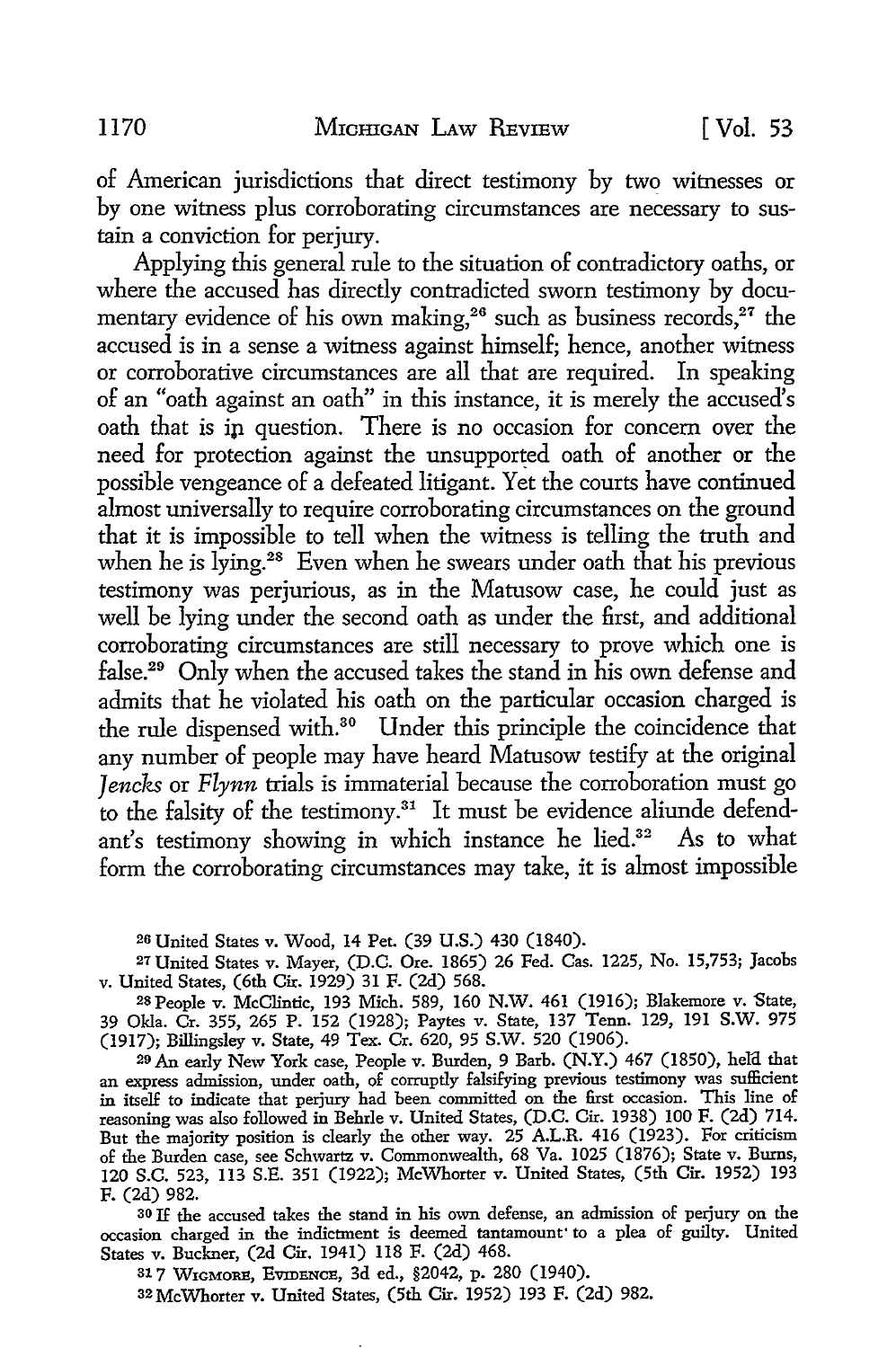to lay down any fixed rule.<sup>33</sup> It has been held that a mere failure to deny the charge of perjury<sup>34</sup> or the accused's own mannerisms and conduct on the witness stand may be enough.<sup>35</sup> Or the corroboration may simply go to show motive or design.<sup>36</sup> Thus any evidence which convinces the jury beyond a reasonable doubt as to the occasion upon which the oath was violated would seem to be sufficient.<sup>37</sup>

Drawing the indictment and finding sufficient corroborative evidence are therefore the two major hurdles facing the prosecution in the case of contradictory statements under oath. These two procedural difficulties are in essence opposite sides of the same coin. Both rest on the fact that the prosecution must show on which occasion the accused has committed perjury. Few courts, however, stop to explain what difference it should make that the time is unknown. That the crime has been committed is not in the slightest doubt. Is there anything wrong with the disjunctive?<sup>38</sup> The most common argument against its use is that of "indefiniteness" or "uncertainty."<sup>35</sup> The uncertainty in the case of contradictory oaths, however, does not place an unreasonable burden on the defendant such as might arise in other situations, e.g., an alternative charge of assault or battery. Here only a single crime is charged, with the time left open. The New Jersey Supreme Court has expressly held that this is all the notice to which the accused is entitled.<sup>40</sup> A second objection that is sometimes given against the disjunctive is that by denying one count the accused is forced to admit his guilt on the other.<sup>41</sup> Though in many situations

33 For collection of cases where various forms of circumstantial evidence have been used for corroboration, see 111 A.L.R. 825 (1937).

<sup>34</sup>People v. Todd, 9 Cal. App. (2d) 237, 49 P. (2d) 611 (1935), where accused tried to avoid the element of criminal intent by claiming her false statements were a mistake.

35 State v. Miller, 24 W.Va. 802 (1884).

36 Ibid.

37 Sometimes it is said that the evidence must be "strongly" corroborative, United States v. Hall, (D.C. Ga. 1890) 44 F. 864, or that it must be strong enough to overcome the oath of the defendant and the legal presumption of his innocence. State v. Smails, 63 Wash. 172, 115 P. 82 (1911). But where the defendant has as much as admitted his guilt and it is only his own oath that is in question, these cases would not be in point. The only logical standard would be that amount of evidence which is necessary to convince the jury as to which time the witness lied. Some courts leave the amount of corroboration entirely to the jury even where contradictory oaths are not involved. Parham v. State, 3 Ga. App. 468, 60 S.E. 123 (1908).

38 For a general discussion of alternative pleading, see Hankin, "Alternative and Hypothetical Pleadings," 33 YALE L.J. 365 (1924).

39 Ibid.

40 State v. Ellenstein, 121 N.J.L. 304, 2 A. (2d) 454 (1938), where a statute permitting use of the alternative in case of contradictory statements under oath was upheld.

<sup>41</sup> 2 Russell, Crimes AND Misdemeanors, 6th Am. ed., §652, note (a) (1850); Hankin, "Alternative and Hypothetical Pleadings," 33 YALE L.J. 365 (1924).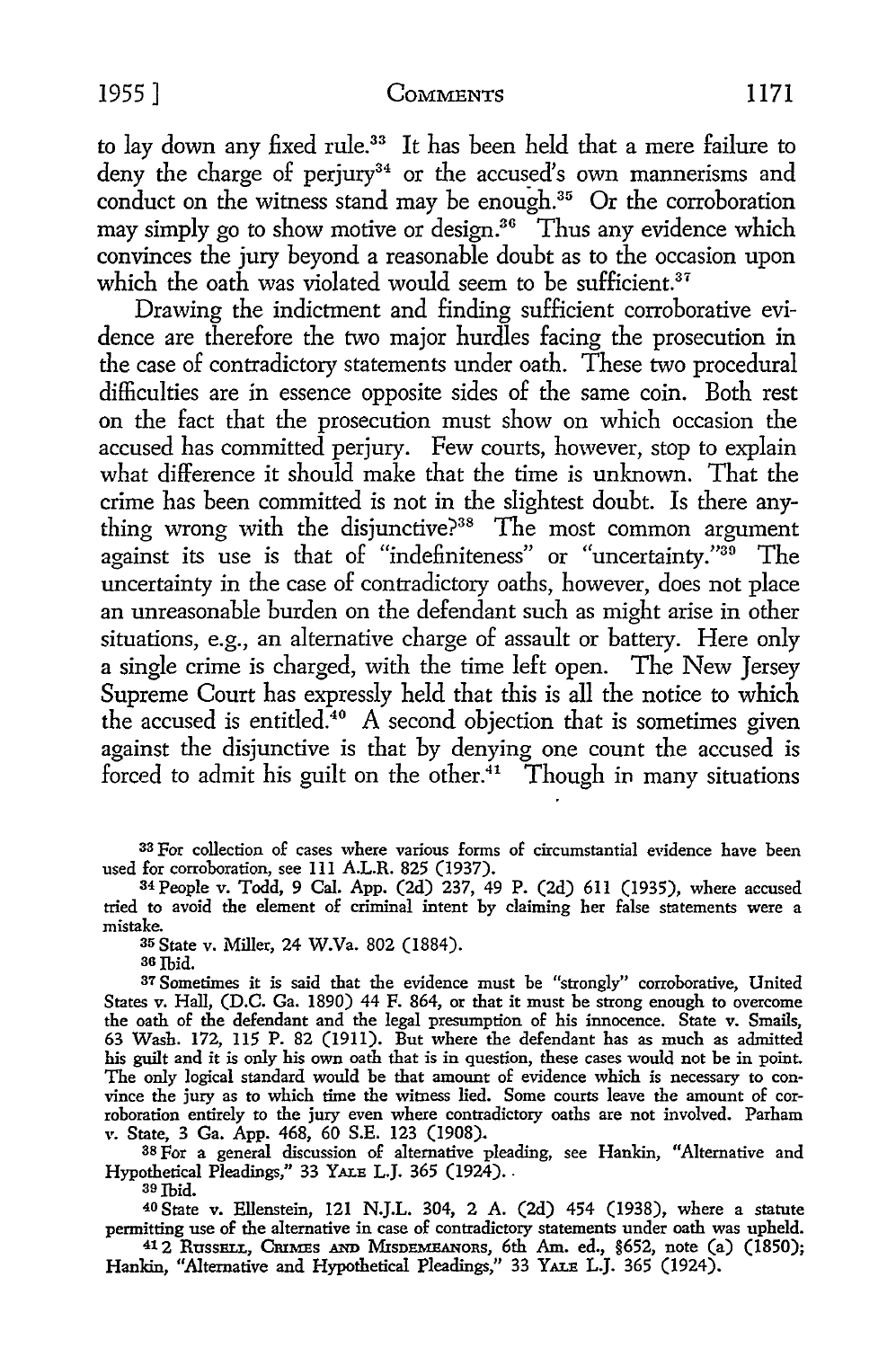such a result would be highly unjust, in the case of contradictory statements this is the exact position that the accused has placed himself in whether the disjunctive is used or not. Without it his defense can only be: "I did not commit perjury on the occasion charged, but I did on the other occasion."42 Paradoxically, the accused is forced to use perjury as a defense to perjury in any event, so this line of reasoning is hardly adequate ground to deny the use of the disjunctive in the case of contradictory statements. It might also be argued that by the use of the alternative the jury could find the accused guilty without actually coming to a unanimous verdict. Conceivably, part of the jury might think that the defendant was lying on one occasion and the rest of the jury find him guilty because they thought he was lying on the other. Even so, there is no injustice inasmuch as the whole jury would concur that the accused has committed perjury. The reasons usually put forth against the disjunctive therefore lose their persuasiveness when applied to the case of contradictory statements under oath. Correspondingly, the grounds for the requirement of corroborating circumstances become meaningless. Nonetheless, the rule still stands in the majority of American jurisdictions.

## III. *Perjury as Grounds for Contempt*

In some instances these technical difficulties may be circumvented through the courts' summary power of contempt. The power of the federal courts to punish those acts tending to "obstruct the administration of justice" is stated in section 401 of the Criminal Code,<sup>45</sup> and, following the lead of the early bankruptcy cases, it is now generally recognized that in some circumstances perjury may constitute such an obstruction.<sup>44</sup> On the surface it might seem that every instance of perjury is an obstruction to the administration of justice insofar as our system of justice is dependent upon truthful evidence. Though some of the early cases used this approach,<sup>45</sup> the federal courts generally have been reluctant to go that far for fear that contempt would become a mere punishment for perjury without giving the accused his right to trial by jury,46 or a "legal thumbscrew" to exact testimony as the judge

<sup>42</sup>It is assumed that all the other elements of perjury are present except the .fact of falsity.

<sup>43</sup>18 u.s.c. (1952) §401(1).

<sup>44</sup> For general discussion and collection of cases, see 11 A.L.R. 342 (1921).

<sup>45</sup> Chicago Directory Co. v. United States Directory Co., (C.C. N.Y. 1903) 123 F. 194; In re Uhner, (C.C. Ohio 1913) 208 F. 461.

<sup>46</sup> In re Michael, 326 U.S. 224, 66 S.Ct. 78 (1945).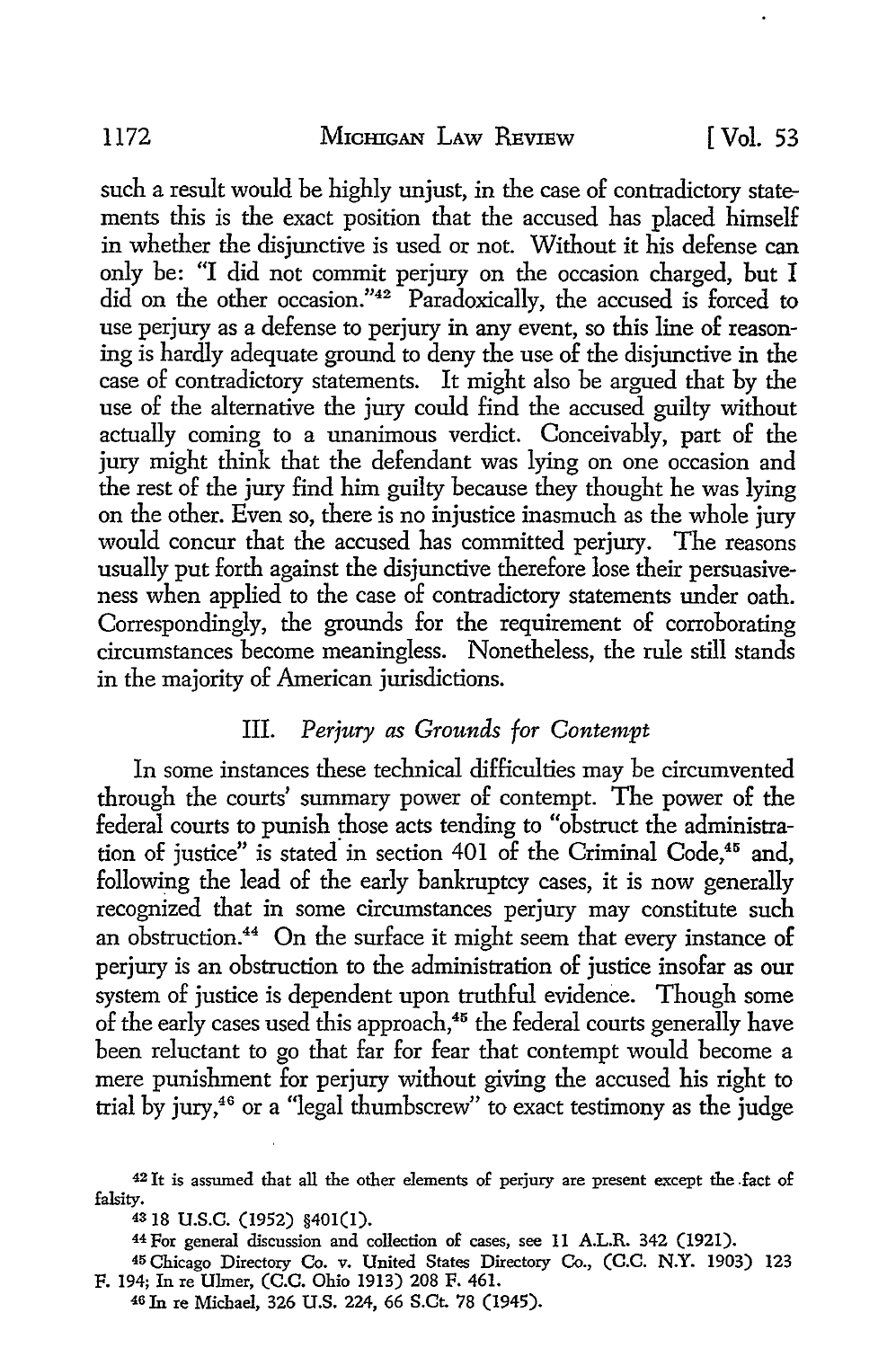sees fit.<sup>47</sup> Thus, in the leading case of *Ex parte Hudgings*<sup>48</sup> it was decided that perjury is contumaceous only when it is procedurally obstructive so as to impede the mechanical functions of the court. Perjury merely tending to deceive is not sufficient.<sup>49</sup> It must in some way block the actual inquiry of the court, such as perjury by a juror on voir dire50 or evasive and false testimony by a witness which is of such a nature as to thwart the whole trial.<sup>51</sup> Applying this standard to the hearing for a new trial in the *Jencks* case, there is considerable doubt whether Matusow's testimony actually impeded the administration of justice. It could be argued that his testimony simply misled the court or, at most, caused additional proceedings, which in effect is not different from any other act of perjury. The actual inquiry of the court in the procedural sense of the word has not been blocked. Could this be an instance, as several writers have suggested, where the summary power of contempt is used merely as a punishment for perjury?<sup>52</sup>

In sentencing Matusow for contempt, Judge Thomason concluded that Matusow's recantation was false and his testimony in the hearing for a new trial in *Jencks* case was motivated simply by a desire *to* publicize his book, *False Witness*.<sup>53</sup> This broad finding of fact raises an interesting question of evidence. The rule followed in many of the states is that there cannot be an obstruction of justice unless the falsity

<sup>47</sup>Nelles, "Summary Power to Punish For Contempt," 31 CoL. L. REv. 956 at 969 (1931).<br><sup>48</sup> 249 U.S. 378, 39 S.Ct. 337 (1919).

<sup>49</sup> United States v. Arbuckle, (D.C. D.C. 1943) 48 F. Supp. 537.<br><sup>50</sup> Clark v. United States, 289 U.S. 1, 53 S.Ct. 465 (1933).

51 United States v. Appel, (D.C. N.Y. 1913) 211 F. 495; United States v. McGovern, (2d Cir. 1932) 60 F. (2d) 880.

52 7 VAND. L. REv. 272 (1954); 21 CALIF. L. REv. 582 (1933); 18 So. CAL. L. REv. 284 (1945); McClintock, "What Happens To Perjurers," 24 MINN. L. REv. 727 (1940).

53 "I am firmly convinced from the evidence of the witness, including that of Matusow, not only that the evidence offered, in support of the motion, is not worthy of belief, but that Matusow, alone or with others, wilfully and nefariously and for the purpose of defrauding this Court and subverting the true course of the administration of justice and obstructing justice, schemed to and actually used this Court of law as a forum for the purpose of calling public attention to a book, purportedly written by Matusow, entitled 'False Witness.' This Court finds the fact to be that as early as September 21, 1954, responsible officials of the International Union of Mine, Mill and Smelter Workers, under the guise of seeking evidence in Jencks' behalf, subsidized the writing and publication of this book by authorizing the expenditure of Union funds for that purpose. This at a time when, from the evidence, Matusow had no intention of writing any such book as was here exhibited or of changing his testimony given in the Jencks trial. I find that this subsidization was deliberately done the more easily to persuade Matusow to lend himself to the perpetration of a fraud on this court by means of the filing of his recanting affidavit and his testimony given herein. I find that Matusow wilfully and with full knowledge of the consequences, lent himself to this evil scheme for money and for notoriety.'' United States v. Matusow, (D.C. Tex. 1955) Crim. No. 60393.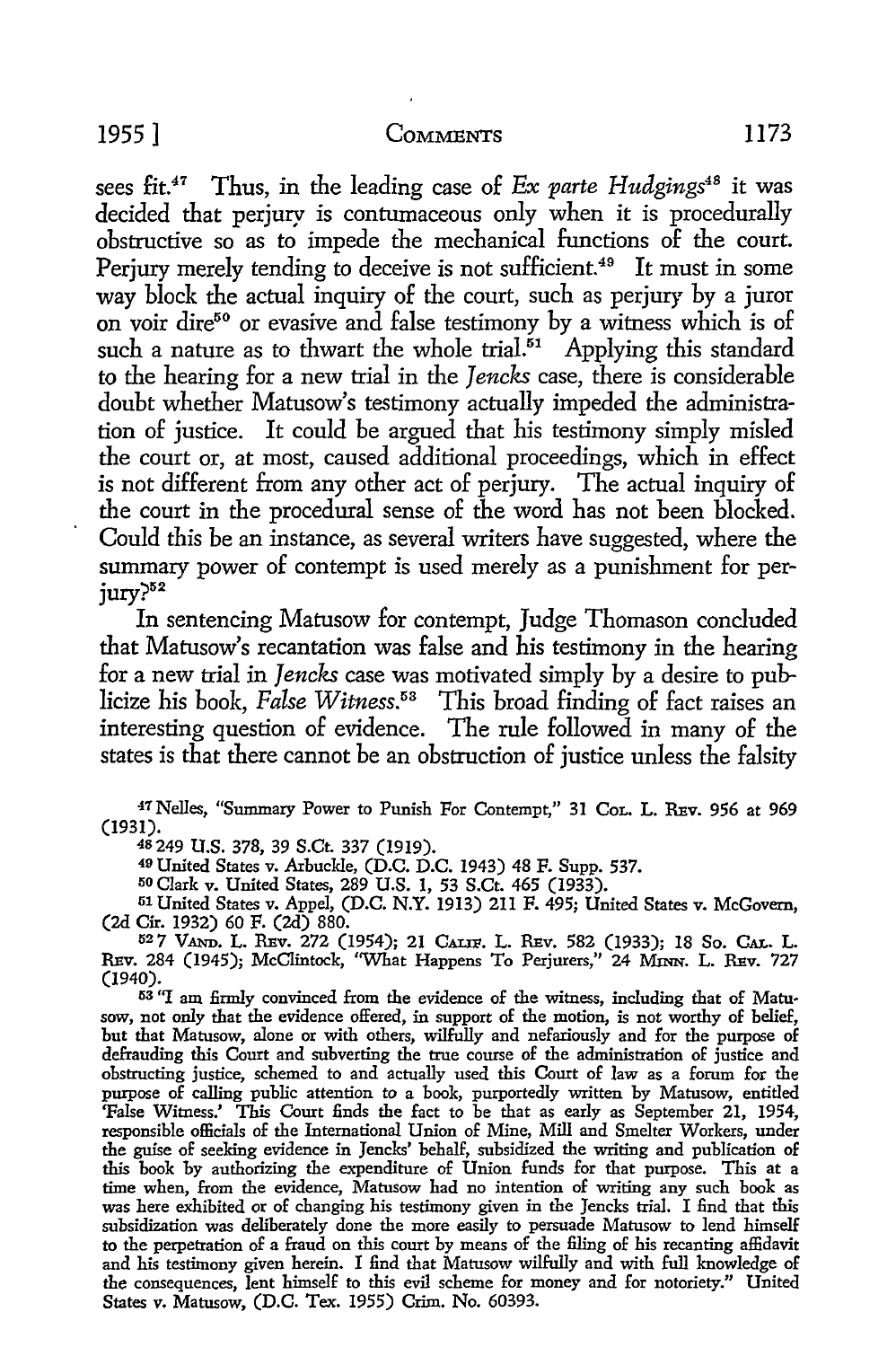of the oath is within the judicial knowledge of the court.<sup>54</sup> By requiring the equivalent of judicial notice, the falsity of the oath must either be admitted<sup>55</sup> or clearly beyond question.<sup>56</sup> If it is denied or the facts are in dispute, the matter is generally deemed a question for the jury.<sup>57</sup> If, as several writers have suggested,<sup>68</sup> the same standard is also required in the federal courts, Matusow might be able to attack the findings of Judge Thomason unless the record clearly shows that there can be no dispute as to the occasion on which he lied.<sup>59</sup> On the other hand, at least two federal cases have expressly stated that proof beyond a reasonable doubt is all that is needed, $60$  suggesting that perjury should be treated the same as any other form of contempt. $61$  In the majority of federal cases this question of what standard of evidence is required where perjury may be grounds for contempt is avoided by deciding the case on the issue of obstructing the administration of justice. In all likelihood the same procedure will be followed in the Matusow case. Regardless of what standard is followed, this much is certain: enough evidence was available in the *Jencks* hearing to convince Judge Thomason that Matusow's recantation was false. If the proof was sufficient for that judge, might not this same evidence be sufficient corroboration to convince a jury and sustain a conviction for perjury?

## IV. *Proposed Legislation*

Amending legislation is the only feasible way to meet the problem of contradictory statements under oath while preserving the offender's constitutional right to trial by jury. There is ample cause for special legislation to cover this unique situation without modifying the whole law of perjury, and at least ten states have so recognized by enacting

<sup>54</sup> Ex parte Blache, 40 Cal. App. (2d) 687, 105 P. (2d) 635 (1940); People v. Tomlinson, 296 ill. App. 609, 16 N.E. (2d) 940 (1938); Riley v. Wallace, 188 Ky. 471, 222 S.W. 1085 (1920); State v. Illario, 10 N.J. Super. 475, 77 A. (2d) 483 (1950).

<sup>5</sup><sup>5</sup>In re Caruba, 140 N.J. Eq. 563, 55 A. (2d) 289 (1947); People v. Freeman, 256 III. App. 233 (1930).

56 Thus, judicial knowledge has been found where affidavits by a party set up conflicting sets of facts in the same proceeding. Sachs v. High Clothing Co., 90 N.J. Eq. 545, 108 A. 58 (1919). See also Blankenburg v. Commonwealth, 272 Mass. 25, 172 N.E. 209 (1930), where uncontrovertible documentary evidence was available.

57Edwards v. Edwards, 87 N.J. Eq. 546, 100 A. 608 (1917).

587 VAND. L. REV. 272 (1954); 21 CALIF. L. REV. 582 (1933).

59 If the contradictory statements are in the same proceeding, the judge does not have to know which one is false. In re Bronstein, (D.C. N.Y. 1910) 182 F. 349; In re Fellerman, (D.C. N.Y. 1906) 149 F. 244. But where the contradictory statements are not in the same proceeding, as in the Matusow case, the witness would only be obstructing justice in that proceeding where his testimony is falsely given.

oo In re Meckley, (3d Cir. 1943) 137 F. (2d) 310, cert. den. 320 U.S. 760, 64 S.Ct. 69 (1943); Jones v. United States, (7th Cir. 1913) 209 F. 585. 01 Gompers v. Buck's Stove & Range Co., 221 U.S. 418, 31 S.Ct. 492 (1911).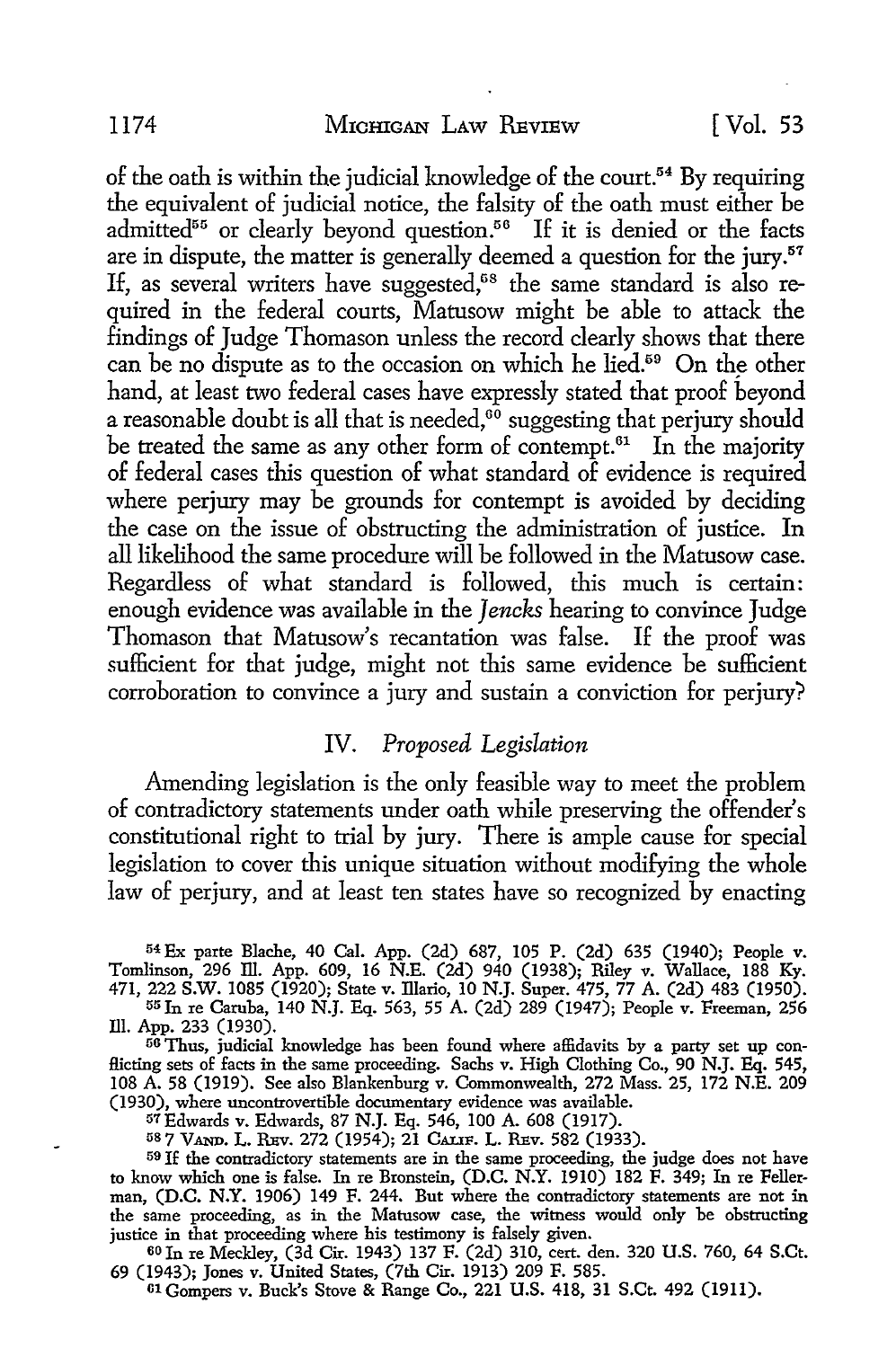modifications of one form or another.<sup>62</sup> The Arizona statute.<sup>63</sup> for instance, simply provides that one who makes contradictory statements under oath is guilty of perjury, and the prosecution need not show which one was true or false. The accused is also permitted to assert as an affirmative defense that at the time he made each statement he believed it to be true. Though there have been no cases as yet to interpret this type of statute, it appears to shift the burden of proof from the prosecution to the defendant, and may be objectionable on this ground. Under the Illinois-type statute, $64$  on the other hand, contradictory statements constitute only a presumption of falsity in favor of the prosecution. Thus the accused has the burden of going forward with the evidence, but the ultimate burden of persuasion remains on the prosecution. New York provides for a combination of these two types by making conflicting oaths a presumption of falsity for first degree perjury and the equivalence of perjury for second degrees of the offense where materiality is no longer required.<sup>65</sup> Tennessee appears to require the prosecution to set forth one statement in the indictment as being the false one, but then aids the prosecution with a presumption of falsity when the contrary statement is brought in as evidence. ${}^{66}$  All these statutes, either expressly or by implication, do away with the corroborative evidence rule, and most<sup>67</sup> would appear to permit disjunctive indictments.

In an attempt to keep in step with this corrective legislation, the attorney general last year proposed to the 83d Congress that a change be effected in the Federal Criminal Code, but nothing to that end was accomplished. Following the Matusow incident, there was proposed a second and broader amendment<sup>68</sup> which is now pending in both the House and Senate.<sup>69</sup> This new section 1263 would read:

62 Ariz. Code Ann. (Supp. 1954) §§43-4201(a) and (c); Ark. Stat. Ann. (1947) §41-3008; Cal. Penal Code (Deering, 1949) §118(a) (prima facie evidence of falsity where testimony contradicts prior affidavits); Ill. Stat. Ann. (Smith-Hurd, 1935; Supp. 1954) c. 38, §475; La Rev. Stat. (1950) tit. 14, §124 (perjury), §126 (false swearing); Md. Code Ann. (Flack, 1951) art. 27, §533; 2-A N.J. Stat. Ann. (1953) §§131-5, 131-6; N.Y. Consol. Laws (McKinney, 1944) §l627(a); Tenn. Code Ann. (Williams, 1934) §11077; Utah Code Ann. (1953) tit. 76, §§76-45-11, 76-45-12.

63 Ariz. Code Ann. (Supp. 1954) §43-4201(a).

64 ill. Stat. Ann. (Smith-Hurd, 1935; Supp. 1954) c. 38, §475. For interpretation of this provision see 44 ILL. L. REV. 112 (1949); 39 J. CRIM. L. AND CRIM. 629 (1949). 65 N.Y. Consol. Laws (McKinney, 1944) §§1627, 1627(a).

66Tenn. Code Ann. (Williams, 1934) §11077.

67 Tennessee excepted.

68 The amendment suggested last year did not include testimony before either House of Congress or congressional committees. A bill similar in text, H.R. 799, was also introduced in the 84th Congress by Congressman Keating and is now pending before the

69 S. 1554 was introduced by Senator Wiley on March 28, 1954. An identical bill, H.R. 5264, was introduced in the House on the same day by Congressman Reed.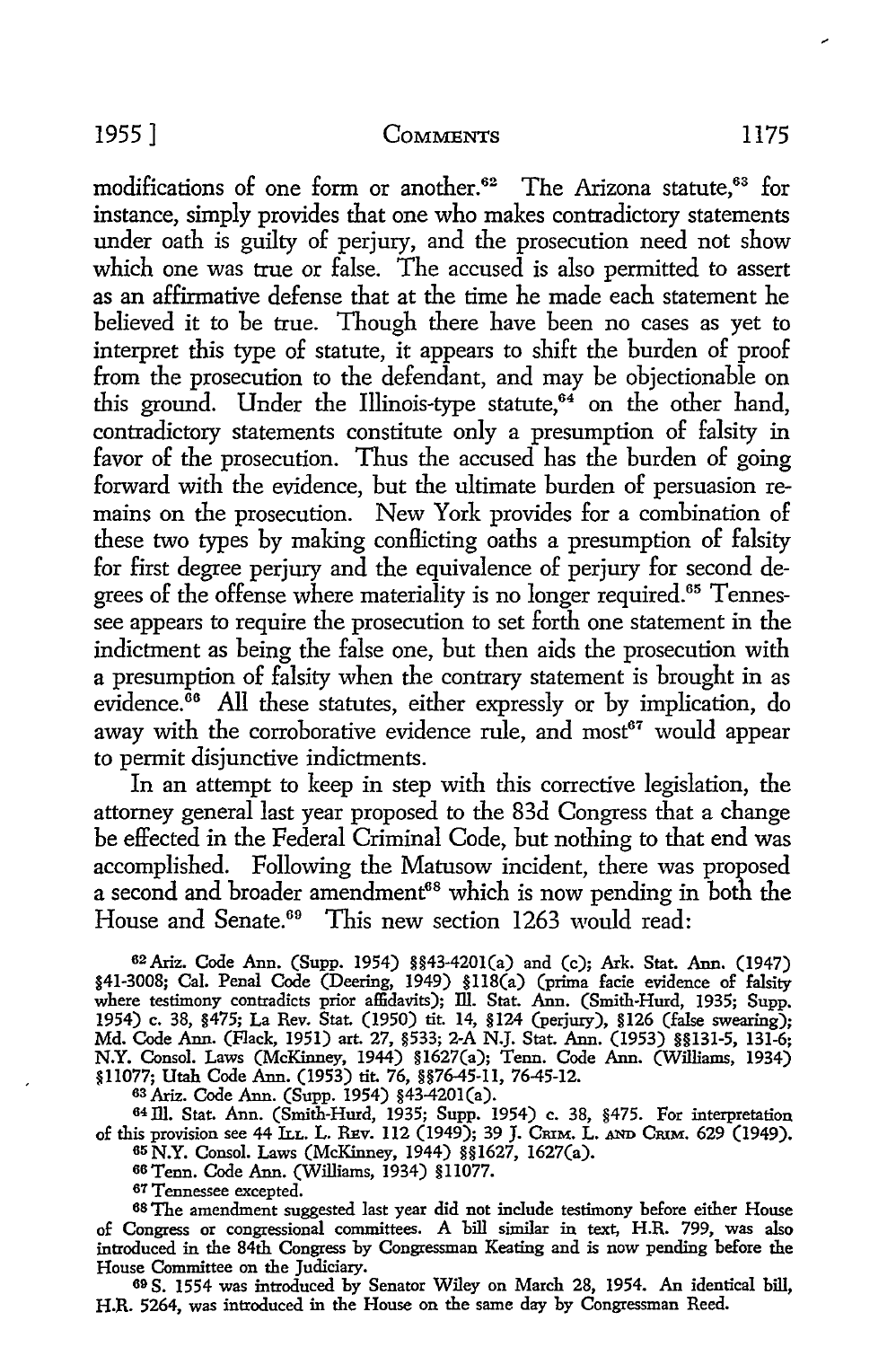'Whoever willfully makes oath or affirmation to a statement on a material matter before a grand jury, during the trial of a case, or before either House of Congress or a congressional committee or subcommittee, and does within any three-year period willfully make oath or affirmation to a contradictory statement on a material matter before a grand jury, during the trial of a case, or before either House of Congress or a congressional committee or subcommittee, is guilty of perjury, and shall be punished as provided in section 1721. Such perjury may be established by proof of the willful making of such contradictory statements without alleging or proving which one thereof is false."

In covering only proceedings before grand juries, courts, or congressional bodies, this amendment is narrower than many of the statutes already enacted.<sup>70</sup> It avoids the pitfall of shifting the general burden of persuasion to the accused, for the government must still prove materiality, willfulness, and the oath before the proper tribunal. The effect is simply to remove the burden of proving which of the two statements is false when of necessity one of them must be so. The proposed change might be challenged, however, on the ground that technically it is possible to trap the innocent along with the guilty. The word "willfully" would probably protect most of the innocent contradictory slips that an honest, but nervous, witness might make. Yet if the witness should "willfully" make contradictory statements and each time believe they are true, he would still fall within the literal wording of the statute. This could be avoided by expressly providing that belief in the truth of the statements when made is an affirmative defense.<sup>71</sup> If the proposed section is not so amended, it is likely the courts will construe it to mean that proof of belief in the truth of the statement is a negation of willfullness. Such an interpretation would leave the ultimate burden of proof on the prosecution. Yet even if this belief were made an affirmative defense by statute, so as to shift the burden of persuasion, the end to be gained far outweighs the added burden placed on the honest witness in this one situation.

## V. *Conclusion*

It is impossible to draw a definite conclusion on the particular facts of the Matusow case. Any number of factors could be influenc-

<sup>70</sup> Most of the statutes cover any contradictory statements under oath without limitation as to the type of tribunal before which they were made. See the Arizona, Arkansas, Illinois, and New Jersey statutes cited, in note 62 supra.

<sup>71</sup>See Ariz. Code Ann. (Supp. 1954) §43-4201(a); La. Rev. Stat. (1950) tit. 14, §§124, 126.